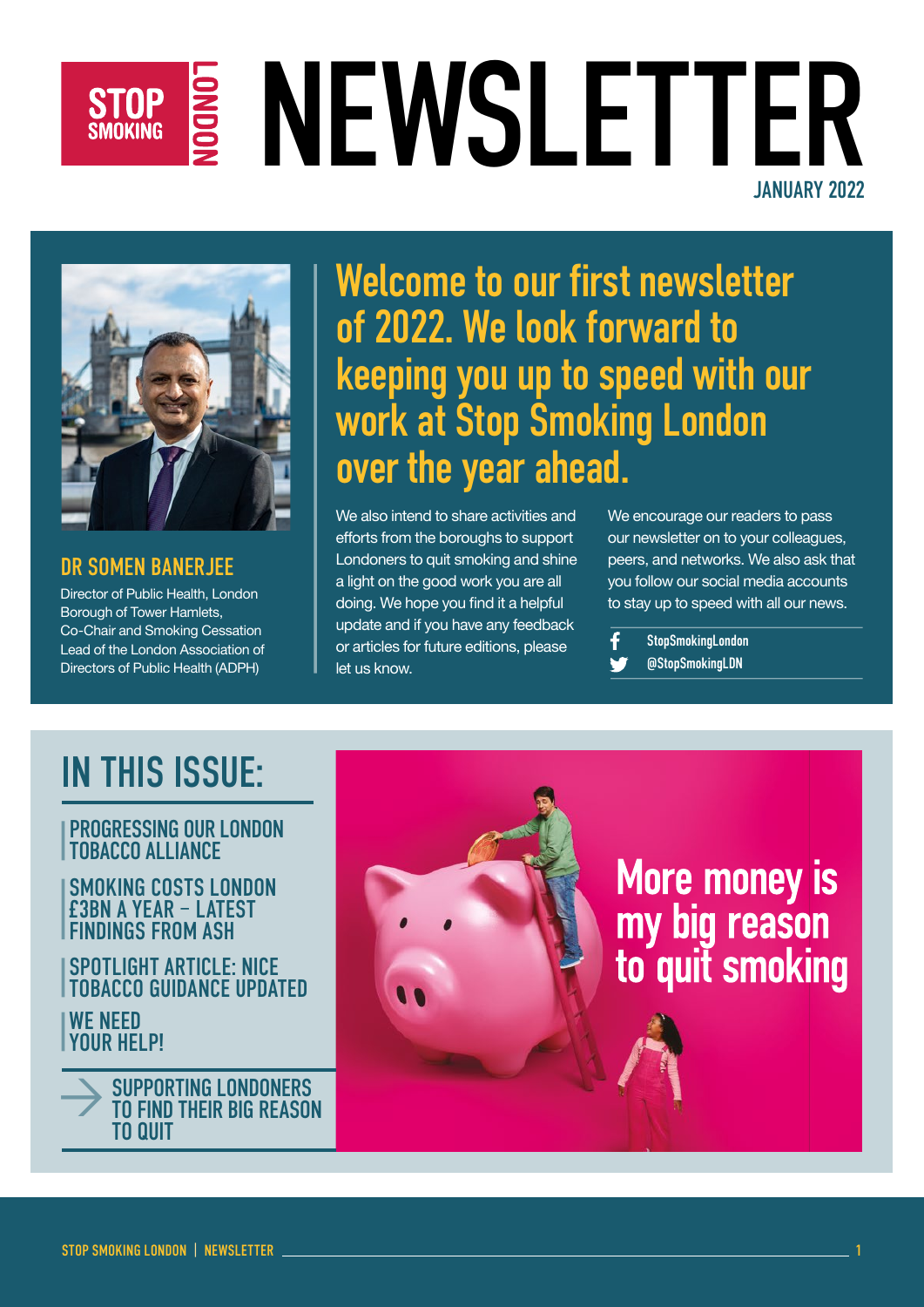### Progressing our London Tobacco Alliance

We are progressing with our commitment to establish a London Tobacco Alliance. Throughout December and January we have been meeting with a range of partners to engage widely on our plans and approach including the London Tobacco Control Network, NHS England, Cancer Research UK, Cancer Alliance representatives, ASH, South East London Lung Health Check leads and many more.

We are taking a three phased approach to creating the Alliance consisting of surveying key stakeholders and convening a working group to explore the results and map potential aims using the

World Health Organization's [MPOWER](https://www.who.int/initiatives/mpower)  [framework](https://www.who.int/initiatives/mpower). This involves the following steps: Monitor tobacco use and prevention policies, Protect people from tobacco smoke, Offer help to quit tobacco use, Warn about the dangers of tobacco, Enforce bans on tobacco advertising, promotion and sponsorship, Raise taxes on tobacco.

We are currently analysing the survey findings and continue to test emerging priorities and ideas with partners but if you haven't had a chance to contribute you can do so through our survey: we would be delighted if you would contribute by completing the brief survey using the following link: [www.surveymonkey.co.uk](https://www.surveymonkey.co.uk/r/XHPR7YN)





If you have any questions or would like to join the working group contact Kashim Chowdhury, SSL Transformation Manager.

[STOPSMOKING.LONDON@TOWERHAMLETS.GOV.UK](mailto:stopsmoking.london@towerhamlets.gov.uk)

## Supporting Londoners to find their Big Reason to Quit



ABOVE: CAMPAIGN IMAGE FOR STOP SMOKING LONDON been meeting with Communications rate, please get in touch.

We have been running paid media campaigns across Facebook, Twitter and Google to reach potential quitters and raise awareness for Stop Smoking London and to signpost people to the help available. The ads are focused on those who have engaged with previous campaigns such as STOPTOBER and our December 12 reasons to quit campaign, encouraging them to continue their attempts to quit. We developed and cascaded a Communications Toolkit for partners to use. We have also

Leads across the health, care, borough, and charity level to share the communications toolkit and our campaign plans and content. If you would like us to meet with your communications and engagement leads, please let us know. The more we can align and work together across London the greater our chance of finding and reaching Londoners who are trying to quit.

If you would like more details about our campaigns' reach and success